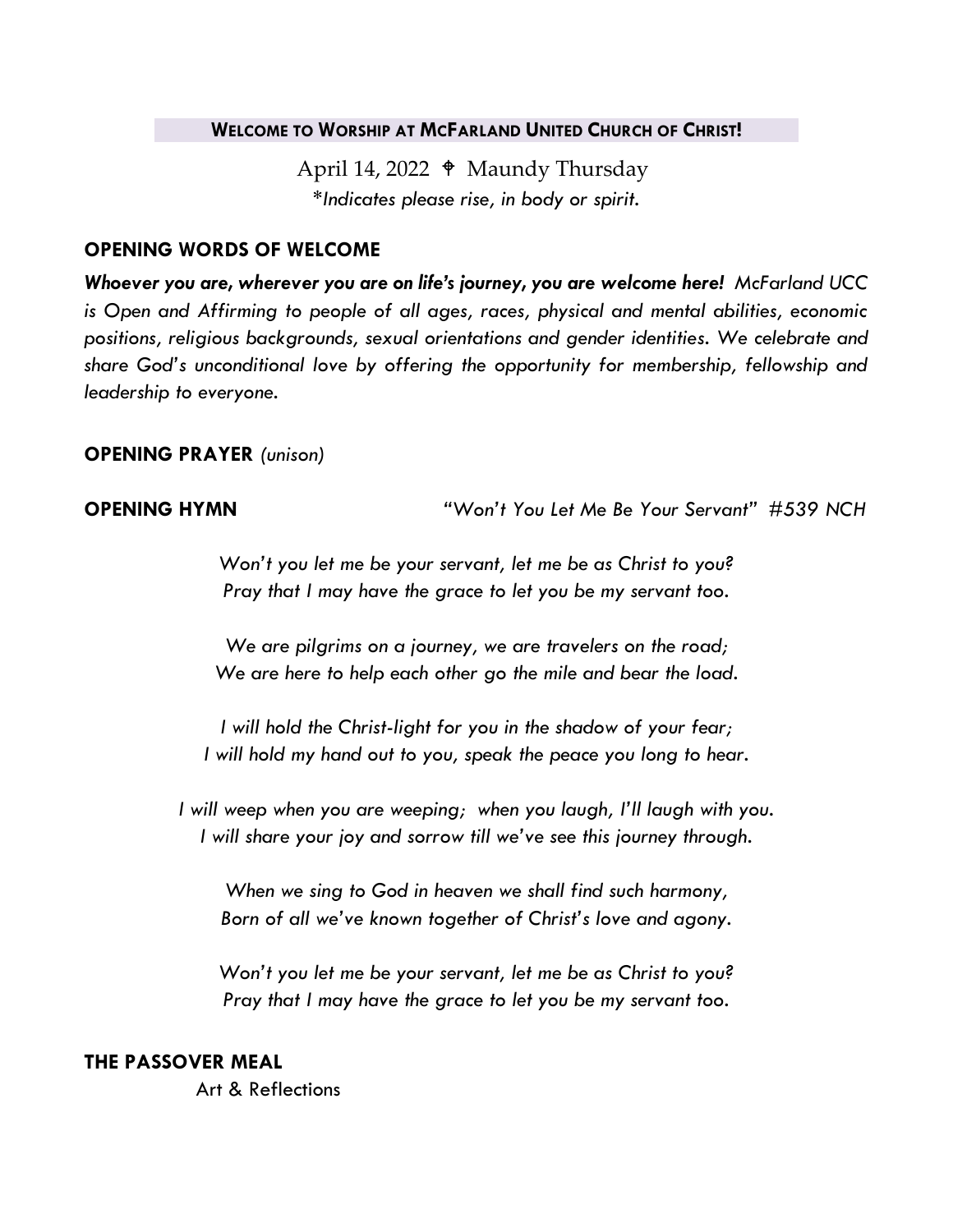#### **SCRIPTURE READING:** John 13:1-17

#### **THE BETRAYAL**

Art Questions to ponder

### **THE FOOT WASHING**

Art

Hymn *"Jesu, Jesu, Fill Us with Your Love" #498 NCH*

# *Jesu, Jesu, fill us with your love, show us how to serve the neighbors we have from you.*

*Kneels at the feet of his friends, silently washes their feet, Jesu, you acted as servant to them. [Refrain]*

*Neighbors are rich and poor, varied in color and race, neighbors are near and far away. [Refrain]*

*These are the ones we should serve, these are the ones we should love; all these are neighbors to us and you. [Refrain]*

*Loving puts us on our knees, showing our faith by our deeds, serving the neighbors we have from you. [Refrain]*

*Kneel at the feet of our friends, silently washing their feet, this is the way we should live with you. [Refrain]*

#### **THE GARDEN OF GETHSEMANE**

Art & Reflections Questions to ponder